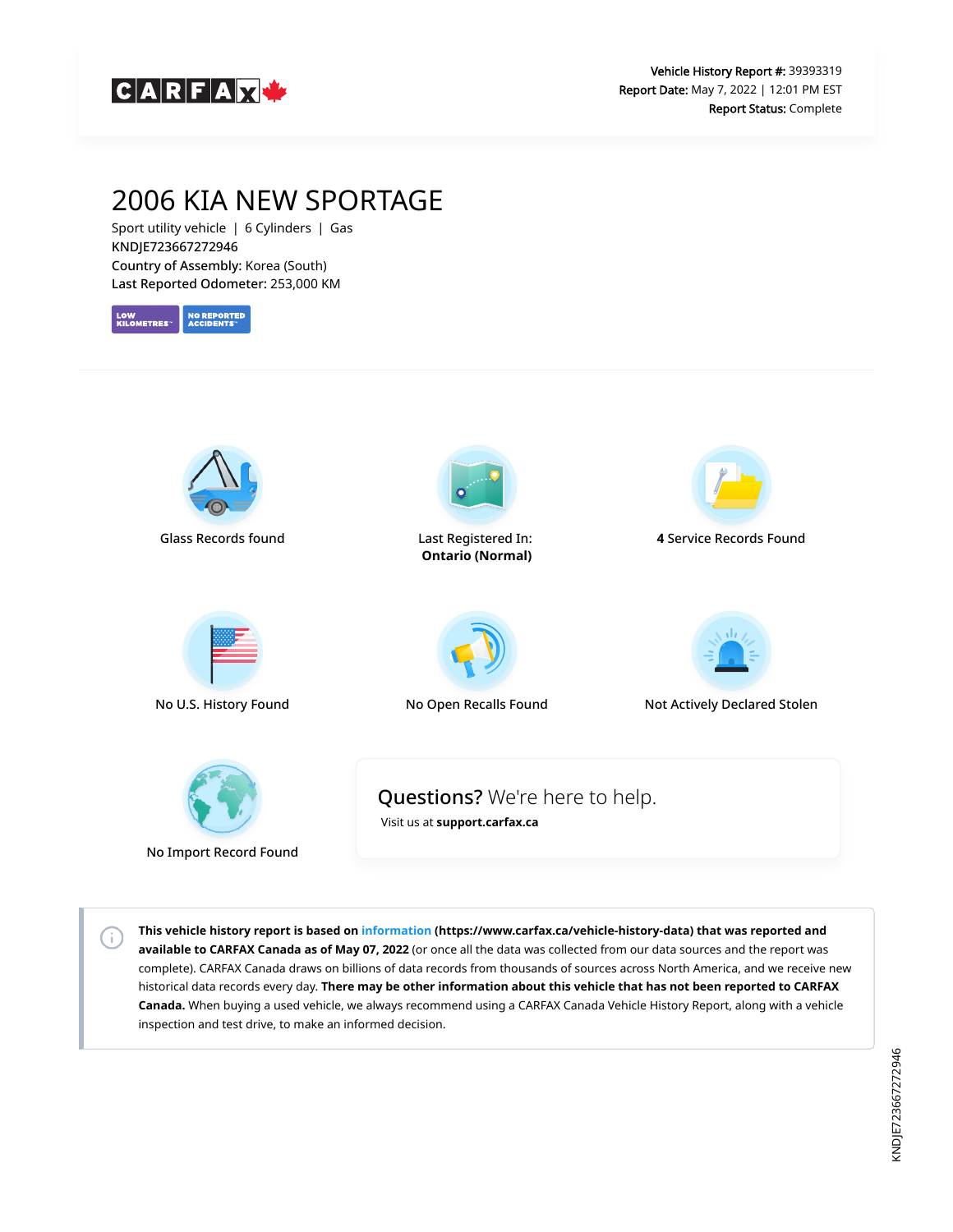# **Vehicle History Report**



# $\mathbf{A}_{\mathbf{F}}$  Accident/Damage

 There are no police reported accidents, estimates, or claims reported on this vehicle, however, we found other damage records that are outlined below.

#### Other Damage Records

| <b>RECORD DATE</b>   | <b>DETAILS</b>  | <b>AMOUNT</b> |
|----------------------|-----------------|---------------|
| <b>@</b> 2011 Apr 11 | Ontario, Canada |               |
|                      | Glass Record    | \$431.00      |

### Registration

 This vehicle has been registered in the province of **Ontario** in **Canada** with **Normal** branding. **We checked for:** Inspection Required, Normal, Non-repairable, Rebuilt, Salvage and Stolen.

#### Service Records

| <b>DATE</b> | <b>ODOMETER</b> | <b>SOURCE</b>                                   | <b>DETAILS</b>                                          |
|-------------|-----------------|-------------------------------------------------|---------------------------------------------------------|
| 2013 Jun 25 | 110,171 KM      | S W C Automotive<br>Burlington, Ontario, Canada | Vehicle serviced<br>Oil and filter changed<br>$\bullet$ |
| 2013 Nov 1  | 116,066 KM      | S W C Automotive<br>Burlington, Ontario, Canada | Vehicle serviced<br>Oil and filter changed<br>٠         |
| 2014 Jan 21 | 120,265 KM      | S W C Automotive<br>Burlington, Ontario, Canada | Vehicle serviced                                        |
| 2019 Jan 14 | 204,018 KM      | Economy Lube<br>Waterloo, Ontario, Canada       | Vehicle serviced                                        |

## <span id="page-1-0"></span>Open Recalls

 No safety recall information available as of the date/time that this report was generated. For additional safety recall information and nonsafety related recall campaigns, please contact KIA or visit **[Kia's website.](http://www.kia.ca/kia-recall)**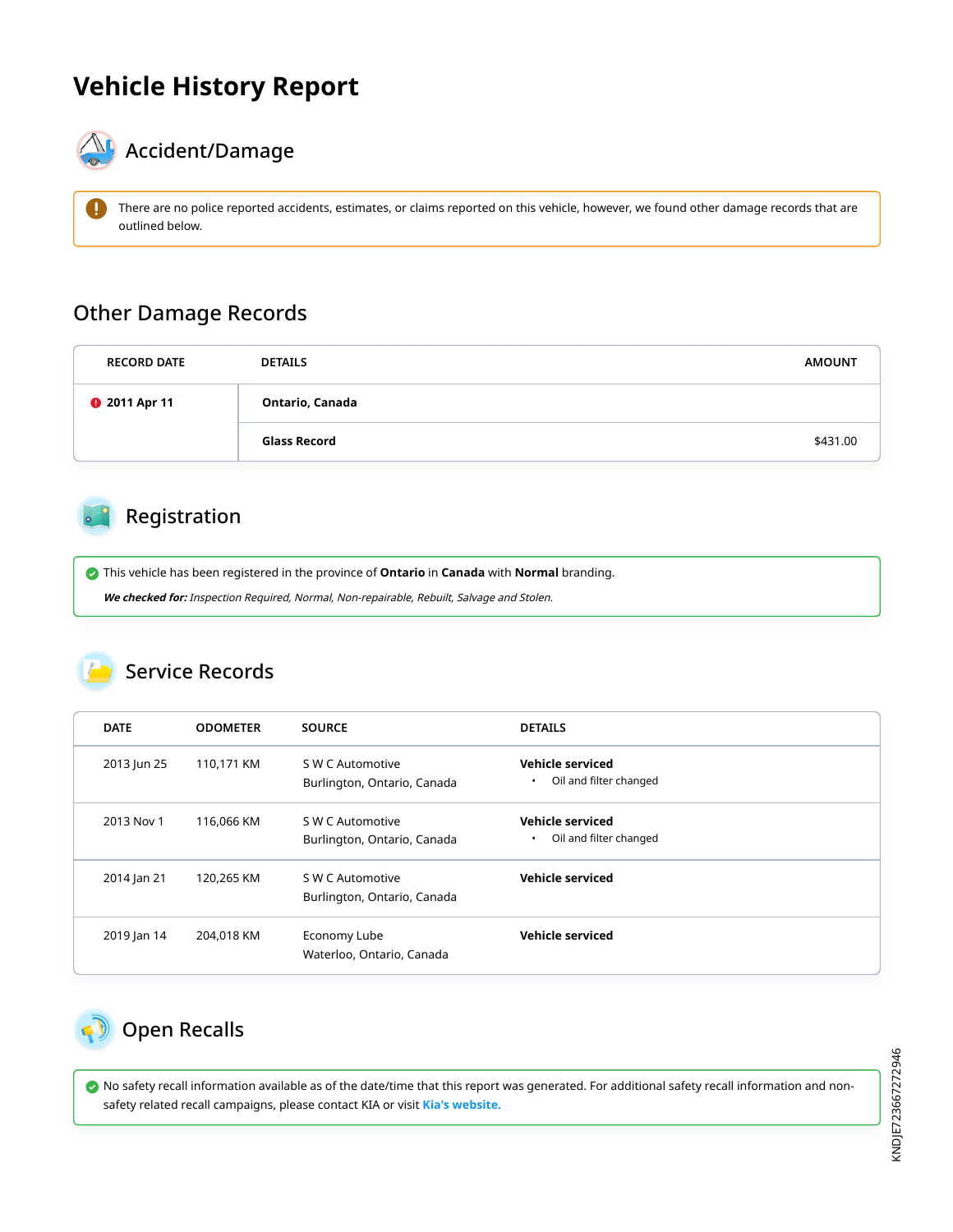<span id="page-2-0"></span>

 $\bullet$ 

### Stolen Vehicle Check

This vehicle is not actively declared stolen.

## Detailed History

| <b>DATE</b> | <b>ODOMETER</b> | <b>SOURCE</b>                                   | <b>RECORD TYPE</b> | <b>DETAILS</b>                                                                 |
|-------------|-----------------|-------------------------------------------------|--------------------|--------------------------------------------------------------------------------|
| 2006 Jul 7  |                 | Motor Vehicle Dept.<br>Ontario, Canada          | Canadian Renewal   | Registration Issued or Renewed<br>First Owner Reported                         |
| 2007 Jun 2  |                 | Motor Vehicle Dept.<br>Ontario, Canada          | Canadian Renewal   | Registration Issued or Renewed                                                 |
| 2009 Jun 2  |                 | Motor Vehicle Dept.<br>Ontario, Canada          | Canadian Renewal   | Registration Issued or Renewed                                                 |
| 2010 Jun 2  |                 | Motor Vehicle Dept.<br>Ontario, Canada          | Canadian Renewal   | Registration Issued or Renewed                                                 |
| 2011 Apr 11 |                 | <b>Insurance Records</b><br>Ontario, Canada     | Glass Record       | \$431.00                                                                       |
| 2011 Jun 2  |                 | Motor Vehicle Dept.<br>Ontario, Canada          | Canadian Renewal   | Registration Issued or Renewed<br>New Owner reported                           |
| 2011 Jun 17 |                 | Motor Vehicle Dept.<br>Ontario, Canada          | Canadian Renewal   | Registration Issued or Renewed<br>New Owner reported<br>Previous Use: Personal |
| 2011 Aug 10 |                 | Motor Vehicle Dept.<br>Ontario, Canada          | Canadian Renewal   | Registration Issued or Renewed<br>Previous Use: Personal                       |
| 2012 Aug 14 |                 | Motor Vehicle Dept.<br>Ontario, Canada          | Canadian Renewal   | Registration Issued or Renewed<br>Previous Use: Personal                       |
| 2013 Jun 25 | 110,171 KM      | S W C Automotive<br>Burlington, Ontario, Canada | Service Record     | Vehicle serviced                                                               |
| 2013 Aug 10 |                 | Motor Vehicle Dept.<br>Ontario, Canada          | Canadian Renewal   | Registration Issued or Renewed<br>Previous Use: Personal                       |
| 2013 Nov 1  | 116,066 KM      | S W C Automotive<br>Burlington, Ontario, Canada | Service Record     | Vehicle serviced                                                               |
| 2014 Jan 21 | 120,265 KM      | S W C Automotive<br>Burlington, Ontario, Canada | Service Record     | Vehicle serviced                                                               |
| 2014 Apr 14 |                 | Motor Vehicle Dept.<br>Ontario, Canada          | Canadian Renewal   | Registration Issued or Renewed<br>New Owner reported<br>Previous Use: Personal |
| 2015 Feb 1  |                 | Motor Vehicle Dept.<br>Ontario, Canada          | Canadian Renewal   | Registration Issued or Renewed<br>Previous Use: Personal                       |